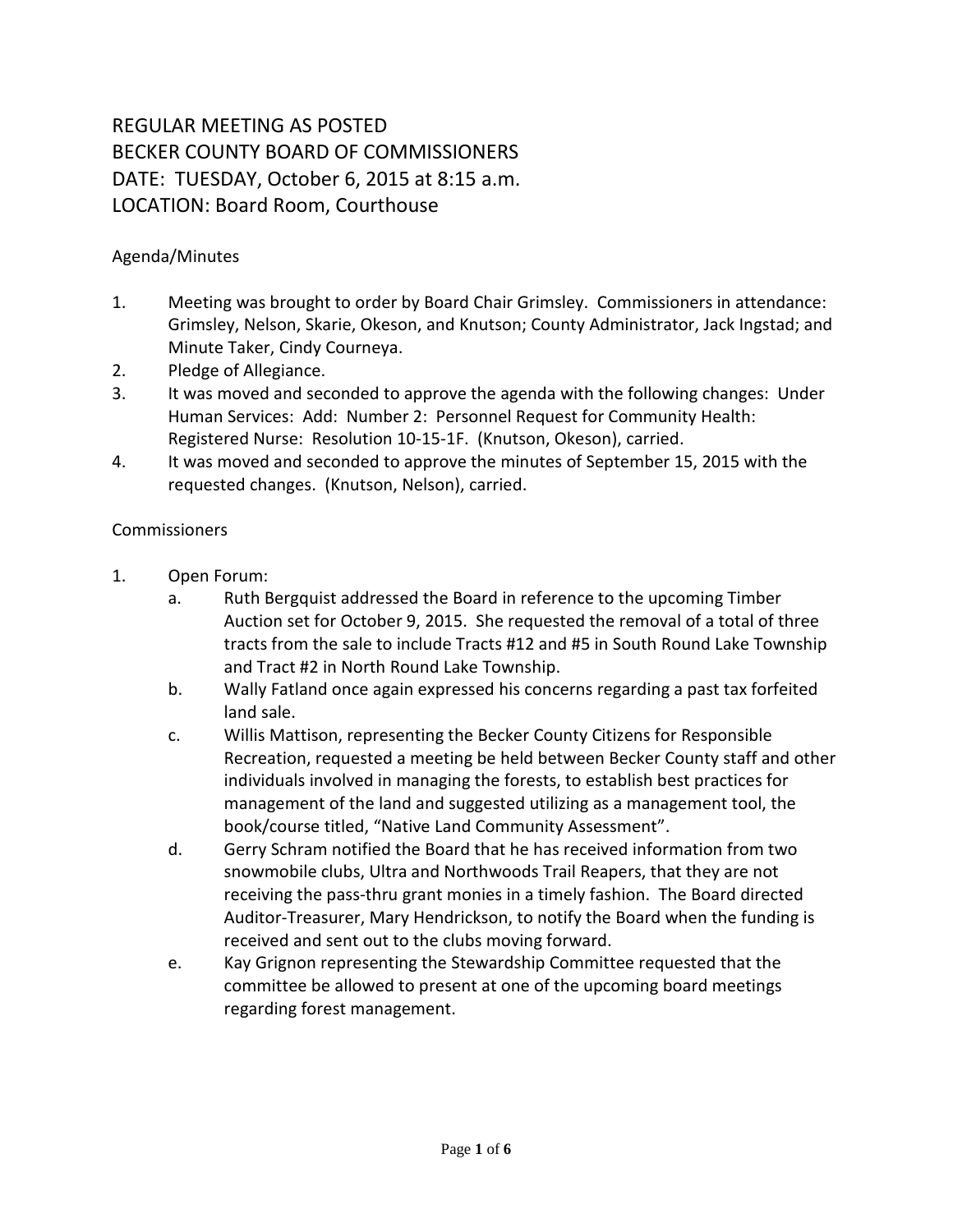- 2. Reports and Correspondence: The Commissioners reported on the following meetings:
	- a. Commissioner Nelson: Association of Minnesota Counties (AMC) Policy Committee Meeting, Natural Resources Management Committee, Highway Committee, Becker County Soil & Water Conservation District, Sunnyside, and a meeting with the second candidate for the Forestry position.
	- b. Commissioner Skarie: Extension Committee, Fair Board, Partnership4Health, Lakeland Mental Health meetings, Environmental Affairs, and also attended the Tamarac Wildlife Refuge Open House.
	- c. Commissioner Knutson: Environmental Affairs, Sheriff, Zoning Ordinance Review Committee, and Mahube-OTWA.
	- d. Commissioner Okeson: Sheriff's Committee, Becker County Soil & Water Conservation District meeting regarding the Tram at Dunton Locks, and AMC Policy Committee meeting.
	- e. Commissioner Grimsley: Recreational Advisory Committee meeting with the City of Detroit Lakes (DMRA Group), Lake Agassiz Regional Library (LARL), Negotiation Committee, Development Achievement Center (DAC), Historical Society, and Finance Committee.
	- f. A brief report was provided on the joint meeting held on October  $5<sup>th</sup>$  with the Prairie Lakes Municipal Solid Waste Authority (PLMSWA) Board.
- 3. Appointments: There were none.
- 4. Discussion was held in regards to the Forester position, with it noted that two qualified individuals have applied. The NRM committee has met and is recommending Nicholas Rickaby for the position. It was moved and seconded to direct the Natural Resources Committee to negotiate a contract with Nicholas Rickaby, to outline the scope of services to provide Forest Management Services for Becker County. (Nelson, Knutson), carried. It was noted that the contract will be brought back to the Board for final approval and ratification.
- 5. Discussion was held in regards to the Accountant/Office Supervisor position with options presented. It was moved and seconded to approve Resolution 10-15-1A, to fill the vacant full-time Accountant/Office Supervisor position as presented. (Okeson, Nelson). Further discussion was held.

A motion was made by Commissioner Knutson and seconded by Commissioner Grimsley to amend the motion to approve Resolution 10-15-1A, as follows: "to fill the vacant Accountant Position, to advertise for both either a part-time or full-time position and to hire the most appropriate candidate; that the Finance Committee review the applications before interviews are held and if there are no qualified part-time applicants, to then move forward with the hiring of a full-time Accountant, with the removal of "Office Supervisor" from the job title". Motion carried.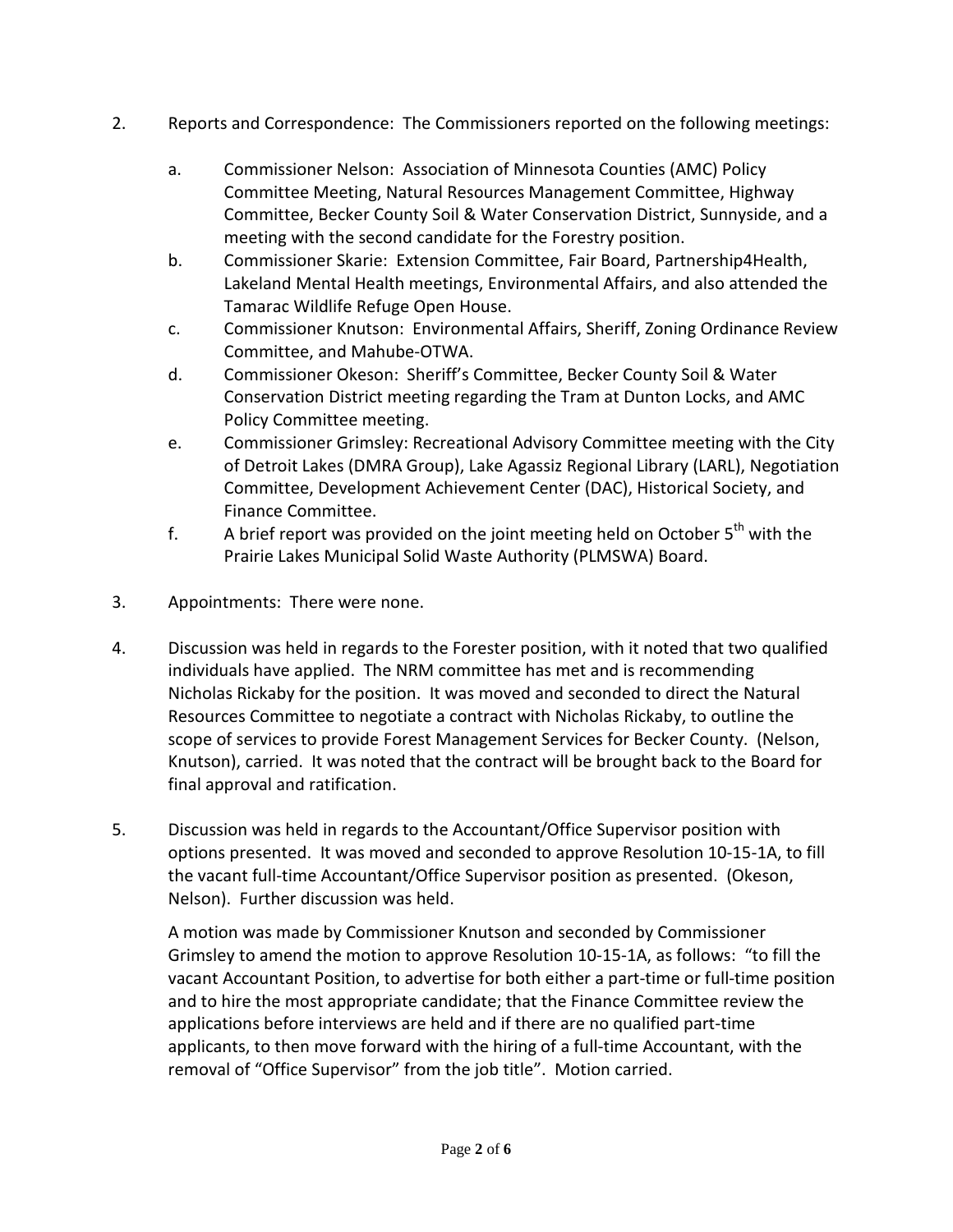Commissioners Nelson and Okeson supported the changes to the original motion and the motion carried, as amended.

- 6. County Administrator, Jack Ingstad, provided an update on the Jail Project. He noted that the jail architect, Scott Fettig from Klein McCarthy Architects has received the jail blueprints, including the original plan and has hired Heyer Engineering, PC for Consulting Engineering Services, to determine if jail expansion is possible. The next Jail Project meeting will be scheduled for the early part of November.
- 7. It was noted that the Becker County Association of Township Officers Fall Meeting will be held on Thursday, October 22, 2015 at 7:00 p.m., with registration from 6:30-7:00 p.m., in the Third Floor Jury Assembly Room at the Becker County Courthouse.
- 8. It was moved and seconded to approve any of the commissioners attendance at the Fall 2015 Association of Minnesota Counties (AMC) District 4 Meeting scheduled for Friday, October 30, 2015, from 8:00 a.m. – 12:00 p.m., at the Otter Tail County Government Services Building, Fergus Falls, MN, with per diem and mileage reimbursement, as approved. (Nelson, Knutson), carried.

Auditor-Treasurer: Mary Hendrickson presented:

- 1. Mary Hendrickson provided information on the recent Tax Forfeited Land Sale.
- 2. Licenses and Permits: There were none.
- 3. It was moved and seconded to approve the July 2015 Cash Comparison and Investment Summary, as presented. (Skarie, Okeson), carried.
- 4. A brief discussion was held in reference to a County Road Petition recently submitted by property owners in the area of Little Blueberry Lake and Terry Lane, for Legal Establishment of Little Blueberry Lake Road and Terry Lane. It was moved and seconded to authorize the Becker County Auditor-Treasurer's office to enter into an agreement with Meadowland Surveying to complete a survey of North Blueberry Lake Road and Terry Lane, as outlined in said agreement, for an estimated total cost of \$2,400.00. (Knutson, Nelson), carried.
- 5. Mary Hendrickson provided copies of the Annual Financial Report for Becker County for the Fiscal Year ending December 31, 2014.

Finance Committee: Mary Hendrickson presented:

- 1. It was moved and seconded to approve the Regular Claims, Auditor's Warrants, and Over 90-Day Claims as follows:
	- a. Auditor's Warrants (Tuesday Bills):
		- i. 09/02/2015 in the amount of \$184,520.67;
		- ii. 09/25/2015 in the amount of \$2,120.36;
		- iii. 09/30/2015 in the amount of \$176,175.17.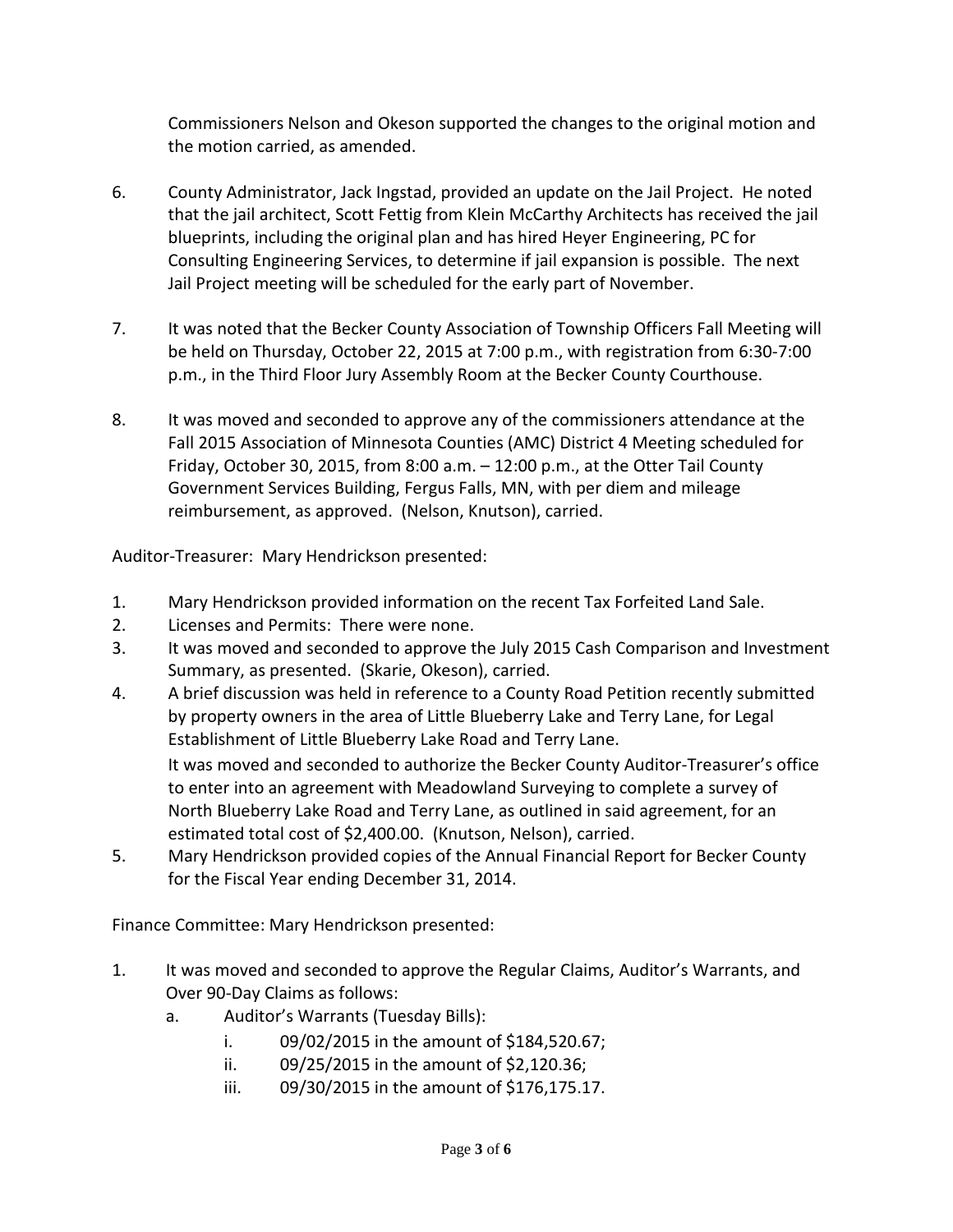- b. Over 90-Day Claims:
	- i. Implementation Specialists in the amount of \$67.50 waited for job completion;
	- ii. Friesen's in the amount of \$102.36 balance due after credit;
	- ii. Farnum's in the amount of \$3.17 just received invoice.

(Skarie, Nelson), carried.

- 2. It was moved and seconded to approve the request for engine replacement of the 2008 Transit Bus, as presented, and to accept the low quote from Muscatell Burns of Hawley, MN, at a total estimated cost of \$6,913.93 (estimate without tax); and with an application submitted for State reimbursement. (Nelson, Okeson), carried.
- 3. It was moved and seconded to approve the repair of the landscaping of the courthouse parking lot, as discussed. (Nelson, Grimsley), carried.
- 4. It was moved and seconded to approve additional "Everything DiSC" Training for up to 25 participants, at a total cost of up to \$1,950.00. (Nelson, Grimsley), carried.

University of MN Extension - Kari Sayer, 4-H Program Coordinator: 4-H Program Update:

1. Kari Sayer provided an overview and summary of the Becker County 4-H Program. She reported an increase in youth members from 269 in 2014 to 279 in 2015 and recognized the outstanding quality of the members.

Becker County Soil & Water Conservation District (BCSWCD): Peter Mead presented: 2016 BSWR Natural Resources Block Grant Agreement:

1. It was moved and seconded to approve the FY 2016 & 2017 State of Minnesota Board of Water and Soil Resources Natural Resources Block Grant Agreement, as presented, with the total grant award at \$73,364.00. (Nelson, Knutson), carried.

Human Services: Christy Ramsey and Denise Warren presented:

- 1. A brief discussion was held in reference to disbursements of expense reimbursements for volunteer services drivers, with a suggestion to authorize the County Administrator, Jack Ingstad, to approve the payment of these claims, to allow for more timely reimbursements. This issue will be discussed further at committee level.
- 2. It was moved and seconded to approve Resolution 10-15-1F, to hire one (1) Full-Time Registered Nurse through the Merit System and if this posting creates another R.N. vacancy, to fill that vacancy through the Merit System List. (Skarie, Knutson), carried.
- 3. It was moved and seconded to approve the Human Services claims for Human Services, Community Health, and Transit, as presented. (Skarie, Knutson), carried.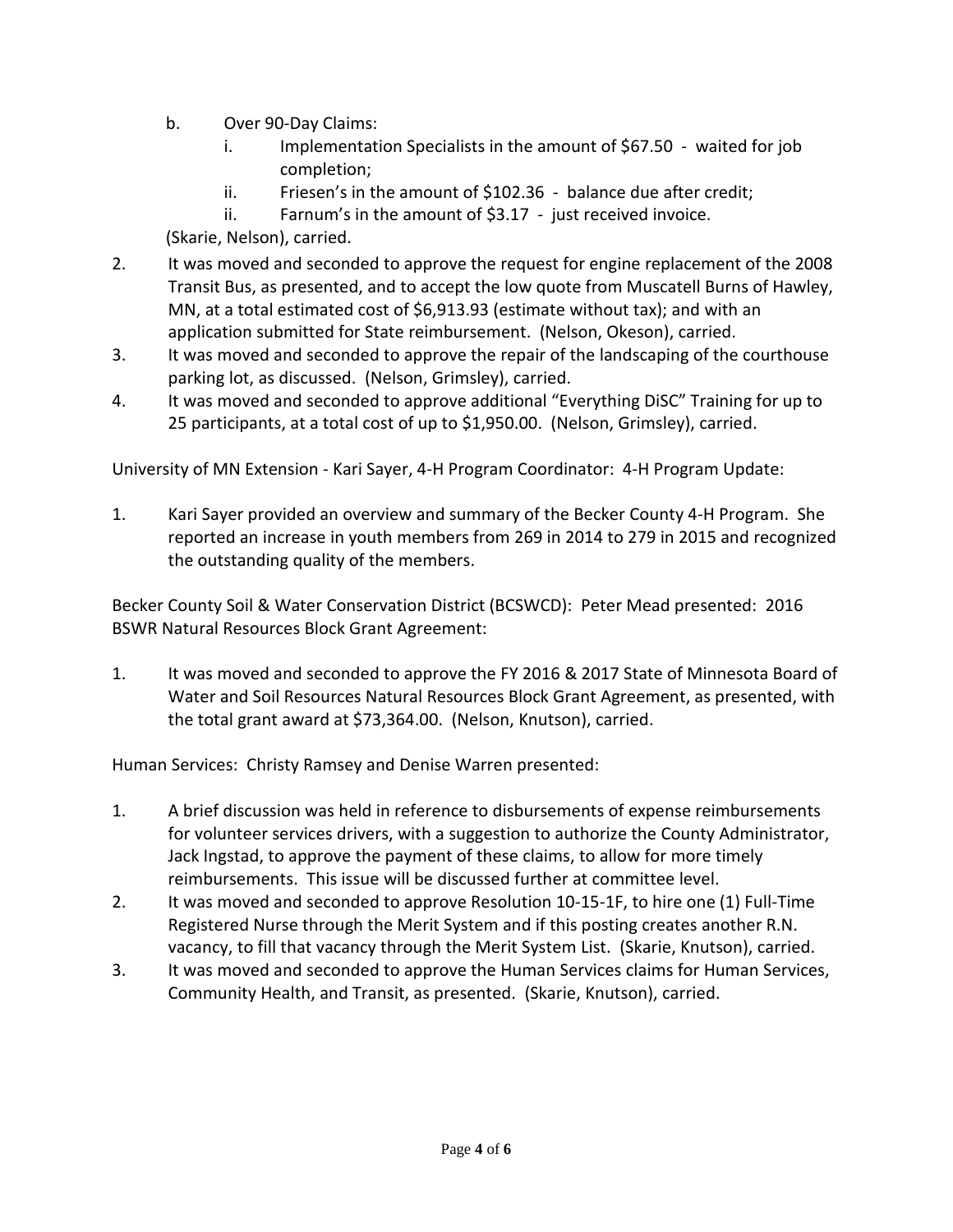Sheriff: Sheriff Todd Glander presented:

- 1. It was moved and seconded to approve the purchase of three (3) AED Units for three (3) squad cars, as presented, through AEDOutlet.com at a cost of \$995.00 each. (Okeson, Knutson), carried.
- 2. It was moved and seconded to accept the low quote for carpet upgrade at the Minimum Security Jail, as presented, from Ramsey Flooring at a cost of \$752.00. (Nelson, Okeson), carried.
- 3. It was moved and seconded to approve the purchase of Correctional Grade Furniture for the Maximum Security Jail, as recommended by the MN DOC, to replace five (5) Wooden Tables with Metal Tables, and to accept the low quote from Norix Furniture of West Chicago, Illinois, at a cost of \$2,335.50. (Knutson, Okeson), carried.

Natural Resources Management/Parks & Recreation: Guy Fischer presented:

- 1. It was moved and seconded to approve Resolution 10-15-1B, to approve the "revised" Request for Proposal (RFP), as presented, for the purpose of finding a consultant to develop a "Preliminary Trail Routing Feasibility Study to Connect Detroit Mountain and Mountain View Recreation Areas to the Heartland Trail", at a cost of up to \$10,000, with reimbursement sought through grant funds from the MN State Health Improvement Program (SHIP) at completion of the project. (Okeson, Skarie), carried.
- 2. It was moved and seconded to approve supporting the Lakes Area Workforce Summit to be held on November 13, 2015 at M-State in Detroit Lakes, with a contribution of \$250.00 for supplies and/or facilitation, and to use general funds. (Nelson, Knutson), carried.

Highway: Jim Olson presented:

- 1. It was moved and seconded to approve Resolution 10-15-1C, to approve the purchase of one (1) DCT 14,000# Flat Trailer and 4 Ft. Beaver Tail Deck Over Trailer, as presented in the Capital Expenditure Request, and to accept the quote from DCT through WDS, Inc., Audubon, MN, in the amount of \$5,975.00, due to better paint quality and WDS, Inc. being local, with a difference of \$225.00 between the low quote and the accepted quote. (Nelson, Okeson), carried.
- 2. Jim Olson provided a breakdown of Sub-Division Road Classifications and a copy of Minnesota Statute 160.095, referencing the Designation of Minimum-Maintenance Roads.
- 3. It was moved and seconded to approve the date/time of the Highway Road Tour for Tuesday, October 27, 2015, with attendees to meet at 8:00 a.m. at the American Legion in Detroit Lakes for departure of the tour. (Nelson, Skarie), carried.